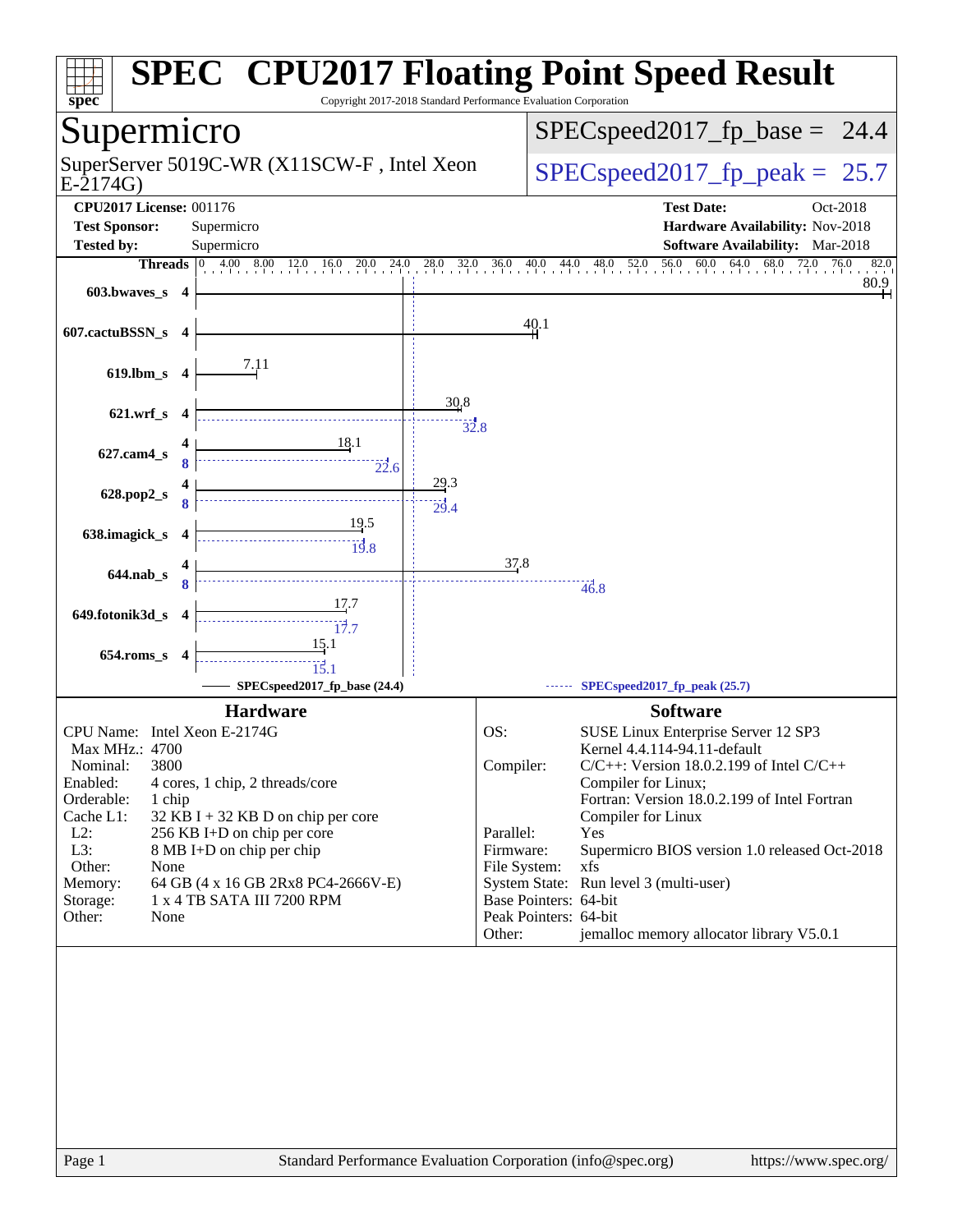

Copyright 2017-2018 Standard Performance Evaluation Corporation

### Supermicro

E-2174G) SuperServer 5019C-WR (X11SCW-F, Intel Xeon  $SPEC speed2017$  fp\_peak = 25.7

 $SPECspeed2017<sub>fp</sub> base = 24.4$ 

**[CPU2017 License:](http://www.spec.org/auto/cpu2017/Docs/result-fields.html#CPU2017License)** 001176 **[Test Date:](http://www.spec.org/auto/cpu2017/Docs/result-fields.html#TestDate)** Oct-2018

**[Test Sponsor:](http://www.spec.org/auto/cpu2017/Docs/result-fields.html#TestSponsor)** Supermicro **[Hardware Availability:](http://www.spec.org/auto/cpu2017/Docs/result-fields.html#HardwareAvailability)** Nov-2018

#### **[Tested by:](http://www.spec.org/auto/cpu2017/Docs/result-fields.html#Testedby)** Supermicro **[Software Availability:](http://www.spec.org/auto/cpu2017/Docs/result-fields.html#SoftwareAvailability)** Mar-2018 **[Results Table](http://www.spec.org/auto/cpu2017/Docs/result-fields.html#ResultsTable)**

|                                    | <b>Base</b>    |                |       |                |       | <b>Peak</b>    |       |                |                |              |                |              |                |              |
|------------------------------------|----------------|----------------|-------|----------------|-------|----------------|-------|----------------|----------------|--------------|----------------|--------------|----------------|--------------|
| <b>Benchmark</b>                   | <b>Threads</b> | <b>Seconds</b> | Ratio | <b>Seconds</b> | Ratio | <b>Seconds</b> | Ratio | <b>Threads</b> | <b>Seconds</b> | <b>Ratio</b> | <b>Seconds</b> | <b>Ratio</b> | <b>Seconds</b> | <b>Ratio</b> |
| 603.bwayes s                       | 4              | 722            | 81.8  | 729            | 80.9  | 730            | 80.8  | 4              | 722            | 81.8         | <u>729</u>     | 80.9         | 730            | 80.8         |
| 607.cactuBSSN s                    | 4              | 421            | 39.6  | 416            | 40.1  | 415            | 40.2  | $\overline{4}$ | 421            | 39.6         | 416            | 40.1         | 415            | 40.2         |
| $619.1$ bm s                       | 4              | 737            | 7.11  | 737            | 7.11  | 735            | 7.13  | $\overline{4}$ | 737            | 7.11         | 737            | 7.11         | 735            | 7.13         |
| $621$ .wrf s                       | 4              | 424            | 31.2  | 429            | 30.8  | 430            | 30.8  | $\overline{4}$ | 403            | 32.8         | 402            | 32.9         | 404            | 32.8         |
| $627$ .cam $4$ <sub>S</sub>        | 4              | 490            | 18.1  | 490            | 18.1  | 491            | 18.1  | 8              | 393            | 22.6         | 393            | 22.5         | 393            | 22.6         |
| $628.pop2_s$                       | 4              | 404            | 29.4  | 405            | 29.3  | 405            | 29.3  | 8              | 404            | 29.4         | 404            | 29.4         | 406            | 29.3         |
| 638.imagick_s                      | 4              | 738            | 19.5  | 739            | 19.5  | 737            | 19.6  | 4              | 730            | <b>19.8</b>  | 730            | 19.8         | 732            | 19.7         |
| $644$ .nab s                       | 4              | 462            | 37.8  | 462            | 37.8  | 462            | 37.8  | 8              | 374            | 46.8         | 374            | 46.8         | 374            | 46.8         |
| 649.fotonik3d s                    | 4              | 516            | 17.7  | 516            | 17.7  | 516            | 17.7  | 4              | 516            | 17.7         | 516            | 17.7         | 516            | 17.7         |
| $654$ .roms s                      | 4              | 1043           | 15.1  | 1042           | 15.1  | 1042           | 15.1  | $\overline{4}$ | 1041           | <u>15.1</u>  | 1041           | 15.1         | 1041           | 15.1         |
| $SPEC speed2017$ fp base =<br>24.4 |                |                |       |                |       |                |       |                |                |              |                |              |                |              |

**[SPECspeed2017\\_fp\\_peak =](http://www.spec.org/auto/cpu2017/Docs/result-fields.html#SPECspeed2017fppeak) 25.7**

Results appear in the [order in which they were run.](http://www.spec.org/auto/cpu2017/Docs/result-fields.html#RunOrder) Bold underlined text [indicates a median measurement](http://www.spec.org/auto/cpu2017/Docs/result-fields.html#Median).

#### **[Operating System Notes](http://www.spec.org/auto/cpu2017/Docs/result-fields.html#OperatingSystemNotes)**

Stack size set to unlimited using "ulimit -s unlimited"

#### **[General Notes](http://www.spec.org/auto/cpu2017/Docs/result-fields.html#GeneralNotes)**

Environment variables set by runcpu before the start of the run: KMP\_AFFINITY = "granularity=fine,compact,1,0" LD\_LIBRARY\_PATH = "/home/cpu2017/lib/ia32:/home/cpu2017/lib/intel64:/home/cpu2017/je5.0.1-32:/home/cpu2017/je5.0.1-64" OMP\_STACKSIZE = "192M"

 Binaries compiled on a system with 1x Intel Core i7-6700K CPU + 32GB RAM memory using Redhat Enterprise Linux 7.5 Transparent Huge Pages enabled by default Prior to runcpu invocation Filesystem page cache synced and cleared with: sync; echo 3> /proc/sys/vm/drop\_caches

 Yes: The test sponsor attests, as of date of publication, that CVE-2017-5754 (Meltdown) is mitigated in the system as tested and documented. Yes: The test sponsor attests, as of date of publication, that CVE-2017-5753 (Spectre variant 1) is mitigated in the system as tested and documented. Yes: The test sponsor attests, as of date of publication, that CVE-2017-5715 (Spectre variant 2) is mitigated in the system as tested and documented. jemalloc, a general purpose malloc implementation built with the RedHat Enterprise 7.5, and the system compiler gcc 4.8.5 sources available from jemalloc.net or <https://github.com/jemalloc/jemalloc/releases>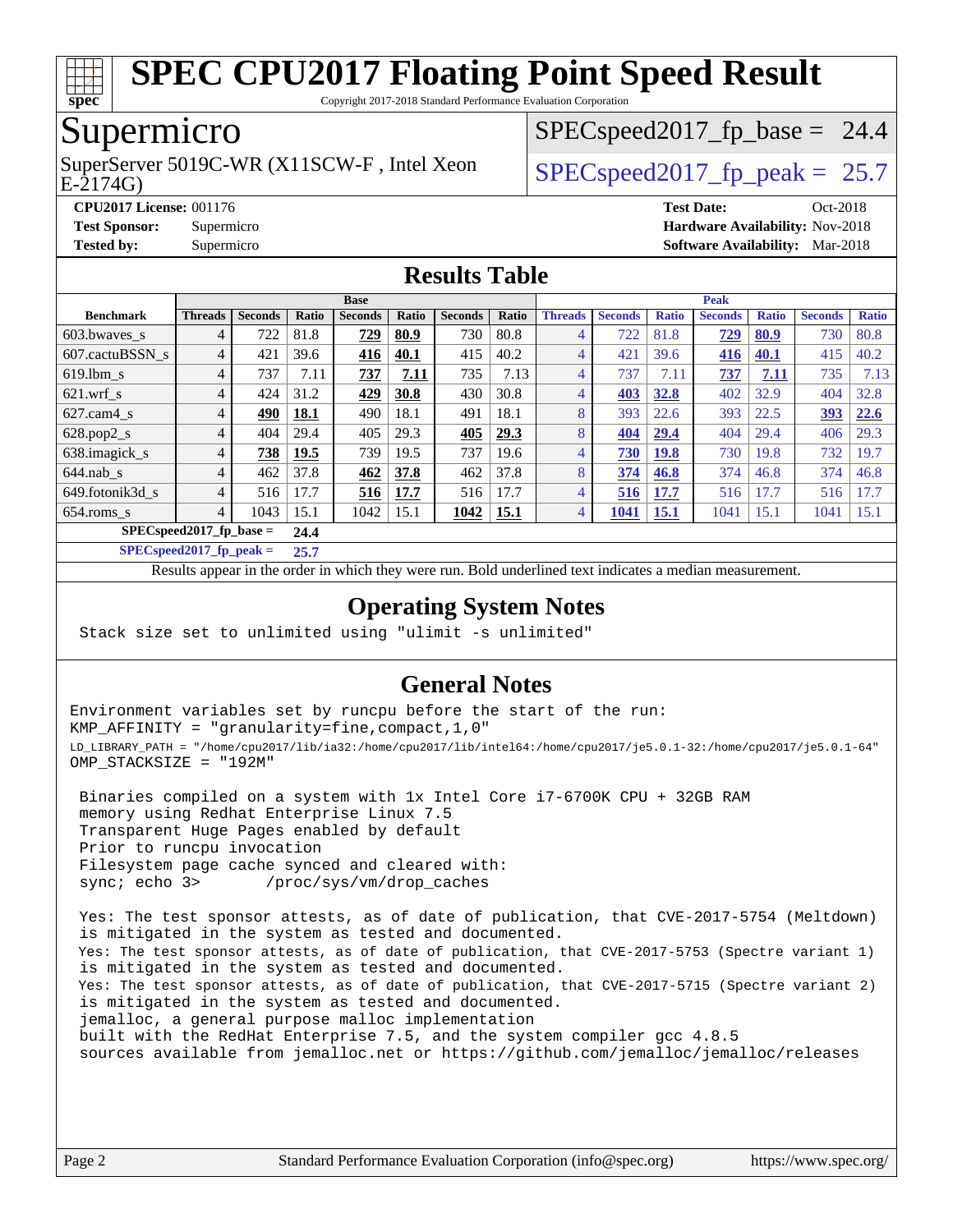

Copyright 2017-2018 Standard Performance Evaluation Corporation

### Supermicro

E-2174G) SuperServer 5019C-WR (X11SCW-F, Intel Xeon  $\big|$  [SPECspeed2017\\_fp\\_peak =](http://www.spec.org/auto/cpu2017/Docs/result-fields.html#SPECspeed2017fppeak) 25.7

 $SPECspeed2017<sub>fp</sub> base = 24.4$ 

**[CPU2017 License:](http://www.spec.org/auto/cpu2017/Docs/result-fields.html#CPU2017License)** 001176 **[Test Date:](http://www.spec.org/auto/cpu2017/Docs/result-fields.html#TestDate)** Oct-2018 **[Test Sponsor:](http://www.spec.org/auto/cpu2017/Docs/result-fields.html#TestSponsor)** Supermicro **[Hardware Availability:](http://www.spec.org/auto/cpu2017/Docs/result-fields.html#HardwareAvailability)** Nov-2018 **[Tested by:](http://www.spec.org/auto/cpu2017/Docs/result-fields.html#Testedby)** Supermicro **[Software Availability:](http://www.spec.org/auto/cpu2017/Docs/result-fields.html#SoftwareAvailability)** Mar-2018

#### **[Platform Notes](http://www.spec.org/auto/cpu2017/Docs/result-fields.html#PlatformNotes)**

Page 3 Standard Performance Evaluation Corporation [\(info@spec.org\)](mailto:info@spec.org) <https://www.spec.org/> Sysinfo program /home/cpu2017/bin/sysinfo Rev: r5974 of 2018-05-19 9bcde8f2999c33d61f64985e45859ea9 running on linux-wnt7 Sat Oct 20 19:18:26 2018 SUT (System Under Test) info as seen by some common utilities. For more information on this section, see <https://www.spec.org/cpu2017/Docs/config.html#sysinfo> From /proc/cpuinfo model name : Intel(R) Xeon(R) E-2174G CPU @ 3.80GHz 1 "physical id"s (chips) 8 "processors" cores, siblings (Caution: counting these is hw and system dependent. The following excerpts from /proc/cpuinfo might not be reliable. Use with caution.) cpu cores : 4 siblings : 8 physical 0: cores 0 1 2 3 From lscpu: Architecture: x86\_64 CPU op-mode(s): 32-bit, 64-bit Byte Order: Little Endian  $CPU(s): 8$  On-line CPU(s) list: 0-7 Thread(s) per core: 2 Core(s) per socket: 4 Socket(s): 1 NUMA node(s): 1 Vendor ID: GenuineIntel CPU family: 6 Model: 158<br>Model name: 1158  $Intel(R)$  Xeon(R) E-2174G CPU @ 3.80GHz Stepping: 10 CPU MHz: 4441.104 CPU max MHz: 4700.0000 CPU min MHz: 800.0000 BogoMIPS: 7583.99 Virtualization: VT-x L1d cache: 32K L1i cache: 32K L2 cache: 256K L3 cache: 8192K NUMA node0 CPU(s): 0-7 Flags: fpu vme de pse tsc msr pae mce cx8 apic sep mtrr pge mca cmov pat pse36 clflush dts acpi mmx fxsr sse sse2 ss ht tm pbe syscall nx pdpe1gb rdtscp lm constant\_tsc art arch\_perfmon pebs bts rep\_good nopl xtopology nonstop\_tsc aperfmperf eagerfpu pni pclmulqdq dtes64 monitor ds\_cpl vmx smx est tm2 ssse3 sdbg **(Continued on next page)**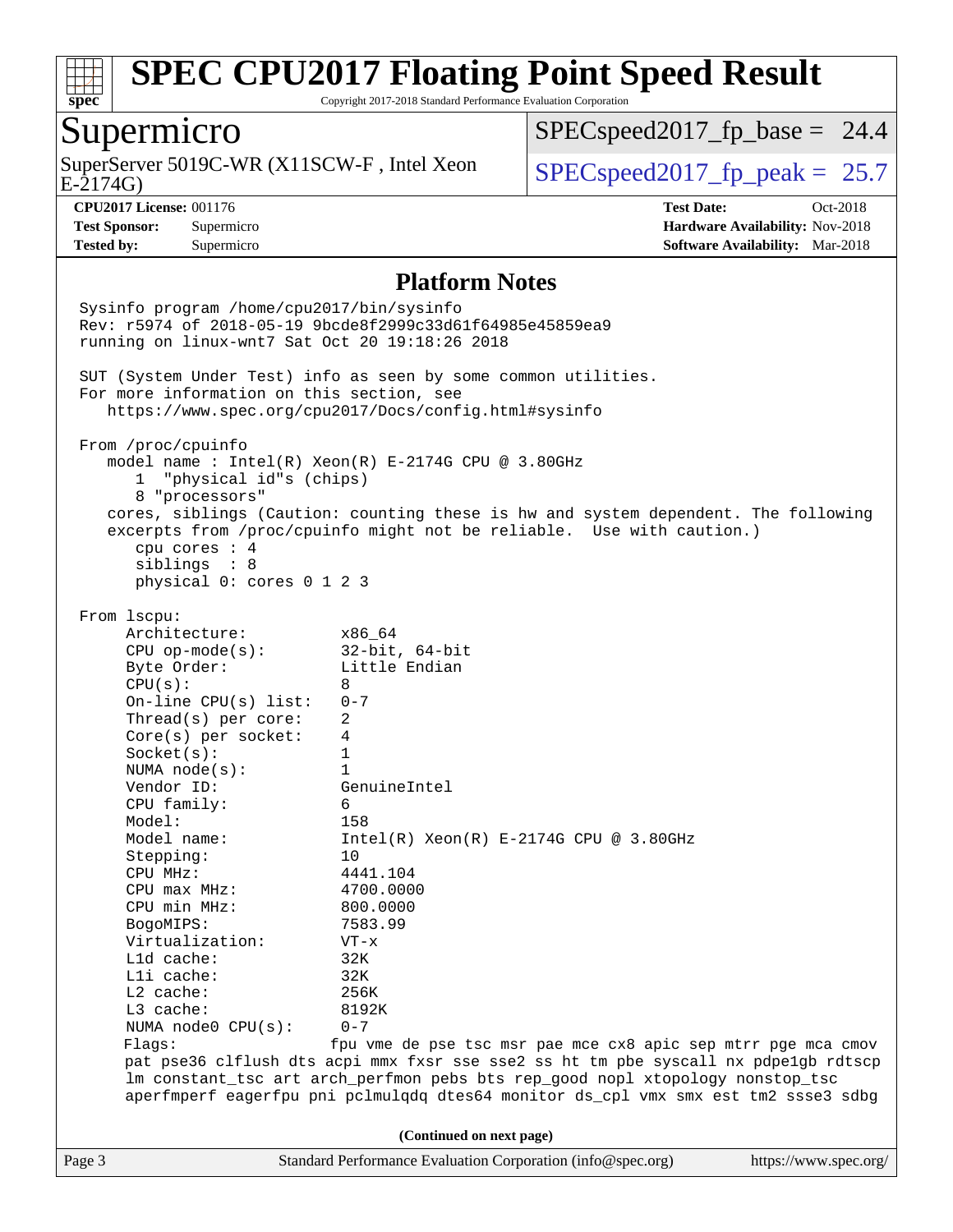

Copyright 2017-2018 Standard Performance Evaluation Corporation

#### Supermicro

E-2174G) SuperServer 5019C-WR (X11SCW-F, Intel Xeon  $SPEC speed2017$  fp\_peak = 25.7

 $SPECspeed2017<sub>fp</sub> base = 24.4$ 

**[Tested by:](http://www.spec.org/auto/cpu2017/Docs/result-fields.html#Testedby)** Supermicro **[Software Availability:](http://www.spec.org/auto/cpu2017/Docs/result-fields.html#SoftwareAvailability)** Mar-2018

**[CPU2017 License:](http://www.spec.org/auto/cpu2017/Docs/result-fields.html#CPU2017License)** 001176 **[Test Date:](http://www.spec.org/auto/cpu2017/Docs/result-fields.html#TestDate)** Oct-2018 **[Test Sponsor:](http://www.spec.org/auto/cpu2017/Docs/result-fields.html#TestSponsor)** Supermicro **[Hardware Availability:](http://www.spec.org/auto/cpu2017/Docs/result-fields.html#HardwareAvailability)** Nov-2018

#### **[Platform Notes \(Continued\)](http://www.spec.org/auto/cpu2017/Docs/result-fields.html#PlatformNotes)**

 fma cx16 xtpr pdcm pcid sse4\_1 sse4\_2 x2apic movbe popcnt tsc\_deadline\_timer aes xsave avx f16c rdrand lahf\_lm abm 3dnowprefetch ida arat epb invpcid\_single pln pts dtherm hwp hwp\_notify hwp\_act\_window hwp\_epp intel\_pt rsb\_ctxsw spec\_ctrl retpoline kaiser tpr\_shadow vnmi flexpriority ept vpid fsgsbase tsc\_adjust bmi1 hle avx2 smep bmi2 erms invpcid rtm mpx rdseed adx smap clflushopt xsaveopt xsavec xgetbv1 /proc/cpuinfo cache data cache size : 8192 KB From numactl --hardware WARNING: a numactl 'node' might or might not correspond to a physical chip. available: 1 nodes (0) node 0 cpus: 0 1 2 3 4 5 6 7 node 0 size: 64118 MB node 0 free: 41855 MB node distances: node 0 0: 10 From /proc/meminfo MemTotal: 65657200 kB HugePages\_Total: 0 Hugepagesize: 2048 kB /usr/bin/lsb\_release -d SUSE Linux Enterprise Server 12 SP3 From /etc/\*release\* /etc/\*version\* SuSE-release: SUSE Linux Enterprise Server 12 (x86\_64) VERSION = 12 PATCHLEVEL = 3 # This file is deprecated and will be removed in a future service pack or release. # Please check /etc/os-release for details about this release. os-release: NAME="SLES" VERSION="12-SP3" VERSION\_ID="12.3" PRETTY\_NAME="SUSE Linux Enterprise Server 12 SP3" ID="sles" ANSI\_COLOR="0;32" CPE\_NAME="cpe:/o:suse:sles:12:sp3" uname -a: Linux linux-wnt7 4.4.114-94.11-default #1 SMP Thu Feb 1 19:28:26 UTC 2018 (4309ff9) x86\_64 x86\_64 x86\_64 GNU/Linux

**(Continued on next page)**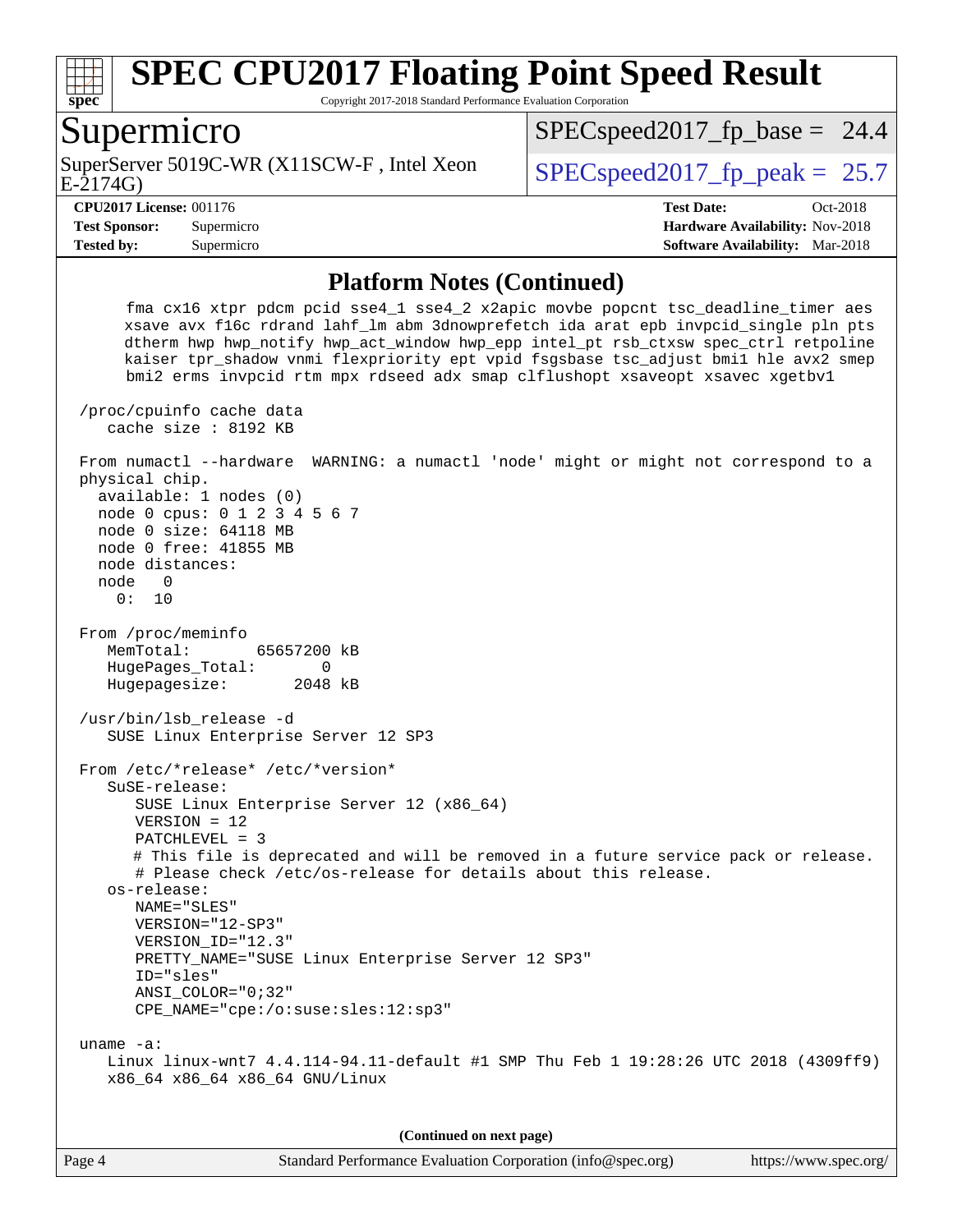

Copyright 2017-2018 Standard Performance Evaluation Corporation

### Supermicro

SuperServer 5019C-WR (X11SCW-F, Intel Xeon  $\big|$  [SPECspeed2017\\_fp\\_peak =](http://www.spec.org/auto/cpu2017/Docs/result-fields.html#SPECspeed2017fppeak) 25.7

 $SPECspeed2017<sub>fp</sub> base = 24.4$ 

E-2174G)

#### **[CPU2017 License:](http://www.spec.org/auto/cpu2017/Docs/result-fields.html#CPU2017License)** 001176 **[Test Date:](http://www.spec.org/auto/cpu2017/Docs/result-fields.html#TestDate)** Oct-2018

**[Test Sponsor:](http://www.spec.org/auto/cpu2017/Docs/result-fields.html#TestSponsor)** Supermicro **[Hardware Availability:](http://www.spec.org/auto/cpu2017/Docs/result-fields.html#HardwareAvailability)** Nov-2018 **[Tested by:](http://www.spec.org/auto/cpu2017/Docs/result-fields.html#Testedby)** Supermicro **[Software Availability:](http://www.spec.org/auto/cpu2017/Docs/result-fields.html#SoftwareAvailability)** Mar-2018

#### **[Platform Notes \(Continued\)](http://www.spec.org/auto/cpu2017/Docs/result-fields.html#PlatformNotes)**

Kernel self-reported vulnerability status:

 CVE-2017-5754 (Meltdown): Mitigation: PTI CVE-2017-5753 (Spectre variant 1): Mitigation: Barriers CVE-2017-5715 (Spectre variant 2): Mitigation: IBRS+IBPB

run-level 3 Oct 19 18:08

 SPEC is set to: /home/cpu2017 Filesystem Type Size Used Avail Use% Mounted on /dev/sda4 xfs 2.7T 25G 2.7T 1% /home

 Additional information from dmidecode follows. WARNING: Use caution when you interpret this section. The 'dmidecode' program reads system data which is "intended to allow hardware to be accurately determined", but the intent may not be met, as there are frequent changes to hardware, firmware, and the "DMTF SMBIOS" standard. BIOS American Megatrends Inc. 1.0 10/11/2018 Memory:

4x Micron 18ADF2G72AZ-2G6H1R 16 GB 2 rank 2667

(End of data from sysinfo program)

#### **[Compiler Version Notes](http://www.spec.org/auto/cpu2017/Docs/result-fields.html#CompilerVersionNotes)**

| 619.1bm s(base) 638.imagick s(base, peak) 644.nab s(base, peak)<br>CC.                                                     |  |  |  |  |  |  |
|----------------------------------------------------------------------------------------------------------------------------|--|--|--|--|--|--|
| icc (ICC) 18.0.2 20180210<br>Copyright (C) 1985-2018 Intel Corporation. All rights reserved.                               |  |  |  |  |  |  |
|                                                                                                                            |  |  |  |  |  |  |
| $CC$ 619.1bm $s$ (peak)                                                                                                    |  |  |  |  |  |  |
| $\text{icc}$ (ICC) 18.0.2 20180210<br>Copyright (C) 1985-2018 Intel Corporation. All rights reserved.                      |  |  |  |  |  |  |
| FC 607.cactuBSSN s(base, peak)                                                                                             |  |  |  |  |  |  |
| icpc (ICC) 18.0.2 20180210<br>Copyright (C) 1985-2018 Intel Corporation. All rights reserved.<br>icc (ICC) 18.0.2 20180210 |  |  |  |  |  |  |
| Copyright (C) 1985-2018 Intel Corporation. All rights reserved.<br>ifort (IFORT) 18.0.2 20180210                           |  |  |  |  |  |  |
| (Continued on next page)                                                                                                   |  |  |  |  |  |  |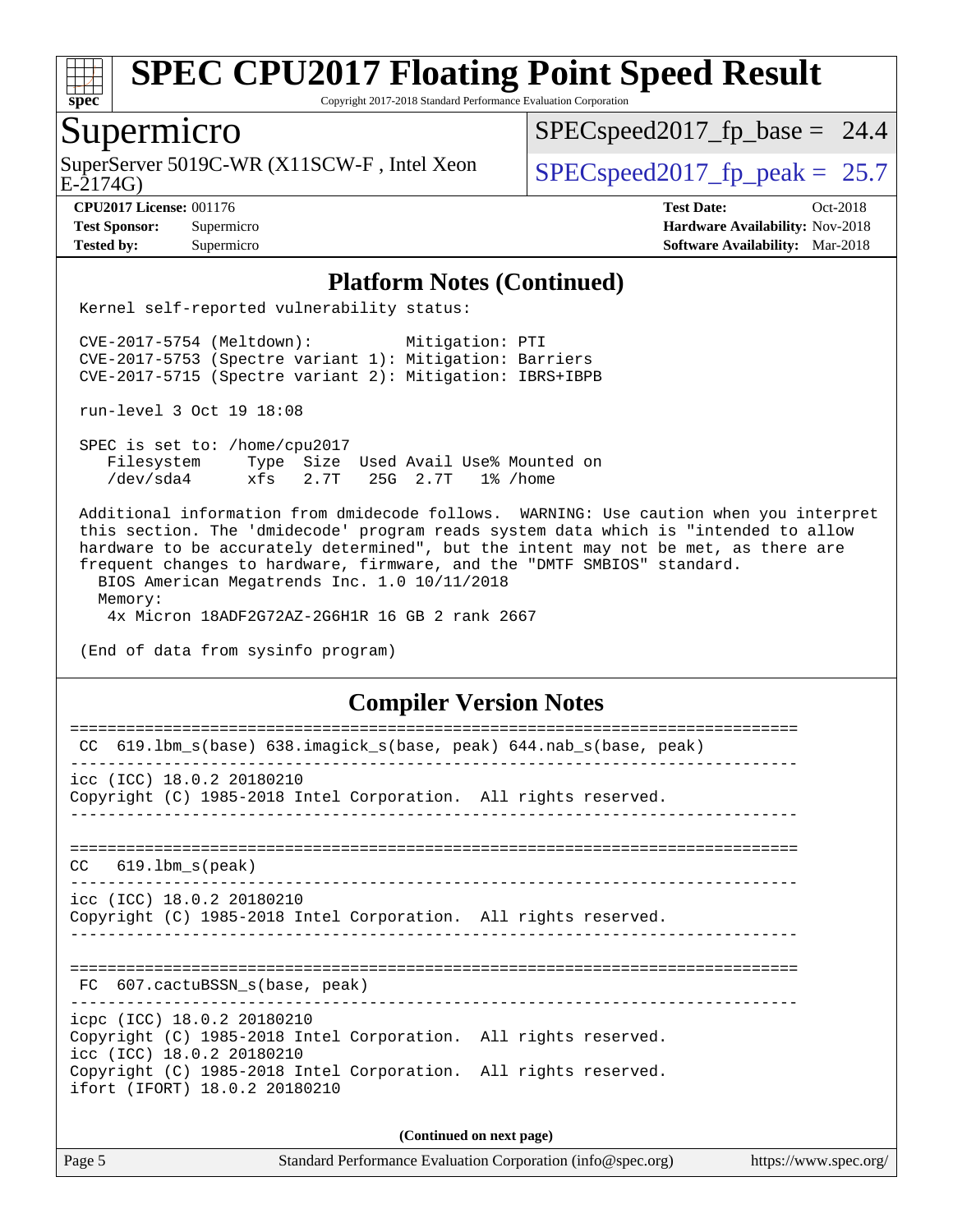

Copyright 2017-2018 Standard Performance Evaluation Corporation

### Supermicro

E-2174G) SuperServer 5019C-WR (X11SCW-F, Intel Xeon  $SPEC speed2017_f$  peak = 25.7

 $SPEC speed2017_fp\_base = 24.4$ 

**[CPU2017 License:](http://www.spec.org/auto/cpu2017/Docs/result-fields.html#CPU2017License)** 001176 **[Test Date:](http://www.spec.org/auto/cpu2017/Docs/result-fields.html#TestDate)** Oct-2018 **[Test Sponsor:](http://www.spec.org/auto/cpu2017/Docs/result-fields.html#TestSponsor)** Supermicro **[Hardware Availability:](http://www.spec.org/auto/cpu2017/Docs/result-fields.html#HardwareAvailability)** Nov-2018 **[Tested by:](http://www.spec.org/auto/cpu2017/Docs/result-fields.html#Testedby)** Supermicro **[Software Availability:](http://www.spec.org/auto/cpu2017/Docs/result-fields.html#SoftwareAvailability)** Mar-2018

#### **[Compiler Version Notes \(Continued\)](http://www.spec.org/auto/cpu2017/Docs/result-fields.html#CompilerVersionNotes)**

| Copyright (C) 1985-2018 Intel Corporation. All rights reserved.                                                                                                                                  |  |
|--------------------------------------------------------------------------------------------------------------------------------------------------------------------------------------------------|--|
|                                                                                                                                                                                                  |  |
| 603.bwaves_s(base) 649.fotonik3d_s(base) 654.roms_s(base, peak)<br>FC                                                                                                                            |  |
| ifort (IFORT) 18.0.2 20180210<br>Copyright (C) 1985-2018 Intel Corporation. All rights reserved.                                                                                                 |  |
| 603.bwaves_s(peak) 649.fotonik3d_s(peak)<br>FC.                                                                                                                                                  |  |
| ifort (IFORT) 18.0.2 20180210<br>Copyright (C) 1985-2018 Intel Corporation. All rights reserved.                                                                                                 |  |
| CC 621.wrf_s(base) 627.cam4_s(base, peak) 628.pop2_s(base)                                                                                                                                       |  |
| ifort (IFORT) 18.0.2 20180210<br>Copyright (C) 1985-2018 Intel Corporation. All rights reserved.<br>icc (ICC) 18.0.2 20180210                                                                    |  |
| Copyright (C) 1985-2018 Intel Corporation. All rights reserved.                                                                                                                                  |  |
| $CC$ $621.wrf_s(peak)$ $628.pop2_s(peak)$                                                                                                                                                        |  |
| ifort (IFORT) 18.0.2 20180210<br>Copyright (C) 1985-2018 Intel Corporation. All rights reserved.<br>icc (ICC) 18.0.2 20180210<br>Copyright (C) 1985-2018 Intel Corporation. All rights reserved. |  |
|                                                                                                                                                                                                  |  |

### **[Base Compiler Invocation](http://www.spec.org/auto/cpu2017/Docs/result-fields.html#BaseCompilerInvocation)**

[C benchmarks](http://www.spec.org/auto/cpu2017/Docs/result-fields.html#Cbenchmarks): [icc -m64 -std=c11](http://www.spec.org/cpu2017/results/res2018q4/cpu2017-20181112-09641.flags.html#user_CCbase_intel_icc_64bit_c11_33ee0cdaae7deeeab2a9725423ba97205ce30f63b9926c2519791662299b76a0318f32ddfffdc46587804de3178b4f9328c46fa7c2b0cd779d7a61945c91cd35)

|              | Fortran benchmarks: |
|--------------|---------------------|
| $ifort -m64$ |                     |

|  |  | Benchmarks using both Fortran and C: |
|--|--|--------------------------------------|
|  |  | ifort -m64 icc -m64 -std=c11         |

**(Continued on next page)**

Page 6 Standard Performance Evaluation Corporation [\(info@spec.org\)](mailto:info@spec.org) <https://www.spec.org/>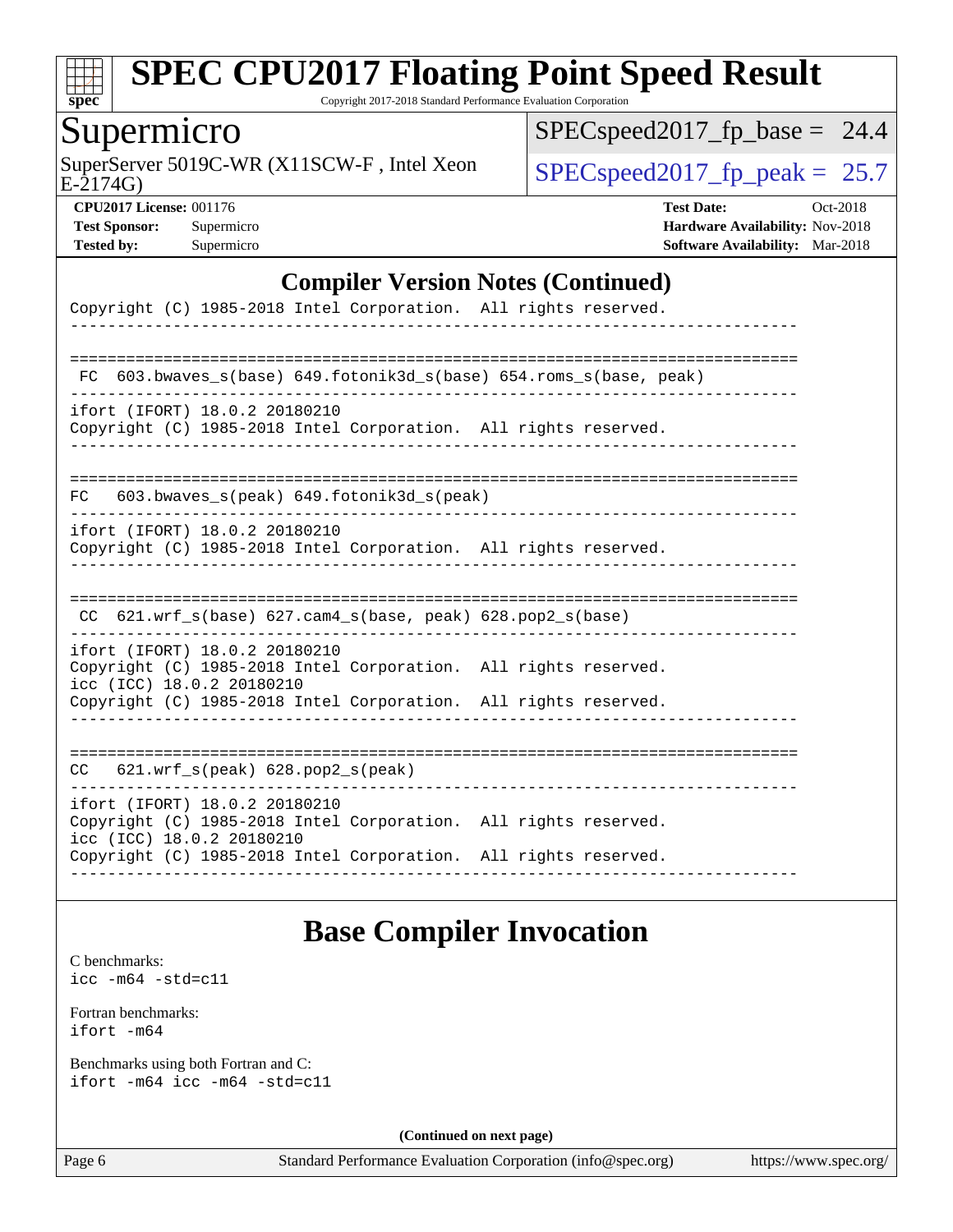

Copyright 2017-2018 Standard Performance Evaluation Corporation

### Supermicro

SuperServer 5019C-WR (X11SCW-F, Intel Xeon  $SPEC speed2017$  fp\_peak = 25.7

 $SPECspeed2017<sub>fp</sub> base = 24.4$ 

E-2174G)

**[CPU2017 License:](http://www.spec.org/auto/cpu2017/Docs/result-fields.html#CPU2017License)** 001176 **[Test Date:](http://www.spec.org/auto/cpu2017/Docs/result-fields.html#TestDate)** Oct-2018 **[Test Sponsor:](http://www.spec.org/auto/cpu2017/Docs/result-fields.html#TestSponsor)** Supermicro **[Hardware Availability:](http://www.spec.org/auto/cpu2017/Docs/result-fields.html#HardwareAvailability)** Nov-2018 **[Tested by:](http://www.spec.org/auto/cpu2017/Docs/result-fields.html#Testedby)** Supermicro **[Software Availability:](http://www.spec.org/auto/cpu2017/Docs/result-fields.html#SoftwareAvailability)** Mar-2018

## **[Base Compiler Invocation \(Continued\)](http://www.spec.org/auto/cpu2017/Docs/result-fields.html#BaseCompilerInvocation)**

[Benchmarks using Fortran, C, and C++:](http://www.spec.org/auto/cpu2017/Docs/result-fields.html#BenchmarksusingFortranCandCXX)

[icpc -m64](http://www.spec.org/cpu2017/results/res2018q4/cpu2017-20181112-09641.flags.html#user_CC_CXX_FCbase_intel_icpc_64bit_4ecb2543ae3f1412ef961e0650ca070fec7b7afdcd6ed48761b84423119d1bf6bdf5cad15b44d48e7256388bc77273b966e5eb805aefd121eb22e9299b2ec9d9) [icc -m64 -std=c11](http://www.spec.org/cpu2017/results/res2018q4/cpu2017-20181112-09641.flags.html#user_CC_CXX_FCbase_intel_icc_64bit_c11_33ee0cdaae7deeeab2a9725423ba97205ce30f63b9926c2519791662299b76a0318f32ddfffdc46587804de3178b4f9328c46fa7c2b0cd779d7a61945c91cd35) [ifort -m64](http://www.spec.org/cpu2017/results/res2018q4/cpu2017-20181112-09641.flags.html#user_CC_CXX_FCbase_intel_ifort_64bit_24f2bb282fbaeffd6157abe4f878425411749daecae9a33200eee2bee2fe76f3b89351d69a8130dd5949958ce389cf37ff59a95e7a40d588e8d3a57e0c3fd751)

### **[Base Portability Flags](http://www.spec.org/auto/cpu2017/Docs/result-fields.html#BasePortabilityFlags)**

 603.bwaves\_s: [-DSPEC\\_LP64](http://www.spec.org/cpu2017/results/res2018q4/cpu2017-20181112-09641.flags.html#suite_basePORTABILITY603_bwaves_s_DSPEC_LP64) 607.cactuBSSN\_s: [-DSPEC\\_LP64](http://www.spec.org/cpu2017/results/res2018q4/cpu2017-20181112-09641.flags.html#suite_basePORTABILITY607_cactuBSSN_s_DSPEC_LP64) 619.lbm\_s: [-DSPEC\\_LP64](http://www.spec.org/cpu2017/results/res2018q4/cpu2017-20181112-09641.flags.html#suite_basePORTABILITY619_lbm_s_DSPEC_LP64) 621.wrf\_s: [-DSPEC\\_LP64](http://www.spec.org/cpu2017/results/res2018q4/cpu2017-20181112-09641.flags.html#suite_basePORTABILITY621_wrf_s_DSPEC_LP64) [-DSPEC\\_CASE\\_FLAG](http://www.spec.org/cpu2017/results/res2018q4/cpu2017-20181112-09641.flags.html#b621.wrf_s_baseCPORTABILITY_DSPEC_CASE_FLAG) [-convert big\\_endian](http://www.spec.org/cpu2017/results/res2018q4/cpu2017-20181112-09641.flags.html#user_baseFPORTABILITY621_wrf_s_convert_big_endian_c3194028bc08c63ac5d04de18c48ce6d347e4e562e8892b8bdbdc0214820426deb8554edfa529a3fb25a586e65a3d812c835984020483e7e73212c4d31a38223) 627.cam4\_s: [-DSPEC\\_LP64](http://www.spec.org/cpu2017/results/res2018q4/cpu2017-20181112-09641.flags.html#suite_basePORTABILITY627_cam4_s_DSPEC_LP64) [-DSPEC\\_CASE\\_FLAG](http://www.spec.org/cpu2017/results/res2018q4/cpu2017-20181112-09641.flags.html#b627.cam4_s_baseCPORTABILITY_DSPEC_CASE_FLAG) 628.pop2\_s: [-DSPEC\\_LP64](http://www.spec.org/cpu2017/results/res2018q4/cpu2017-20181112-09641.flags.html#suite_basePORTABILITY628_pop2_s_DSPEC_LP64) [-DSPEC\\_CASE\\_FLAG](http://www.spec.org/cpu2017/results/res2018q4/cpu2017-20181112-09641.flags.html#b628.pop2_s_baseCPORTABILITY_DSPEC_CASE_FLAG) [-convert big\\_endian](http://www.spec.org/cpu2017/results/res2018q4/cpu2017-20181112-09641.flags.html#user_baseFPORTABILITY628_pop2_s_convert_big_endian_c3194028bc08c63ac5d04de18c48ce6d347e4e562e8892b8bdbdc0214820426deb8554edfa529a3fb25a586e65a3d812c835984020483e7e73212c4d31a38223) [-assume byterecl](http://www.spec.org/cpu2017/results/res2018q4/cpu2017-20181112-09641.flags.html#user_baseFPORTABILITY628_pop2_s_assume_byterecl_7e47d18b9513cf18525430bbf0f2177aa9bf368bc7a059c09b2c06a34b53bd3447c950d3f8d6c70e3faf3a05c8557d66a5798b567902e8849adc142926523472) 638.imagick\_s: [-DSPEC\\_LP64](http://www.spec.org/cpu2017/results/res2018q4/cpu2017-20181112-09641.flags.html#suite_basePORTABILITY638_imagick_s_DSPEC_LP64) 644.nab\_s: [-DSPEC\\_LP64](http://www.spec.org/cpu2017/results/res2018q4/cpu2017-20181112-09641.flags.html#suite_basePORTABILITY644_nab_s_DSPEC_LP64) 649.fotonik3d\_s: [-DSPEC\\_LP64](http://www.spec.org/cpu2017/results/res2018q4/cpu2017-20181112-09641.flags.html#suite_basePORTABILITY649_fotonik3d_s_DSPEC_LP64) 654.roms\_s: [-DSPEC\\_LP64](http://www.spec.org/cpu2017/results/res2018q4/cpu2017-20181112-09641.flags.html#suite_basePORTABILITY654_roms_s_DSPEC_LP64)

## **[Base Optimization Flags](http://www.spec.org/auto/cpu2017/Docs/result-fields.html#BaseOptimizationFlags)**

#### [C benchmarks](http://www.spec.org/auto/cpu2017/Docs/result-fields.html#Cbenchmarks):

[-Wl,-z,muldefs](http://www.spec.org/cpu2017/results/res2018q4/cpu2017-20181112-09641.flags.html#user_CCbase_link_force_multiple1_b4cbdb97b34bdee9ceefcfe54f4c8ea74255f0b02a4b23e853cdb0e18eb4525ac79b5a88067c842dd0ee6996c24547a27a4b99331201badda8798ef8a743f577) [-xCORE-AVX2](http://www.spec.org/cpu2017/results/res2018q4/cpu2017-20181112-09641.flags.html#user_CCbase_f-xCORE-AVX2) [-ipo](http://www.spec.org/cpu2017/results/res2018q4/cpu2017-20181112-09641.flags.html#user_CCbase_f-ipo) [-O3](http://www.spec.org/cpu2017/results/res2018q4/cpu2017-20181112-09641.flags.html#user_CCbase_f-O3) [-no-prec-div](http://www.spec.org/cpu2017/results/res2018q4/cpu2017-20181112-09641.flags.html#user_CCbase_f-no-prec-div) [-qopt-prefetch](http://www.spec.org/cpu2017/results/res2018q4/cpu2017-20181112-09641.flags.html#user_CCbase_f-qopt-prefetch) [-ffinite-math-only](http://www.spec.org/cpu2017/results/res2018q4/cpu2017-20181112-09641.flags.html#user_CCbase_f_finite_math_only_cb91587bd2077682c4b38af759c288ed7c732db004271a9512da14a4f8007909a5f1427ecbf1a0fb78ff2a814402c6114ac565ca162485bbcae155b5e4258871) [-qopt-mem-layout-trans=3](http://www.spec.org/cpu2017/results/res2018q4/cpu2017-20181112-09641.flags.html#user_CCbase_f-qopt-mem-layout-trans_de80db37974c74b1f0e20d883f0b675c88c3b01e9d123adea9b28688d64333345fb62bc4a798493513fdb68f60282f9a726aa07f478b2f7113531aecce732043) [-qopenmp](http://www.spec.org/cpu2017/results/res2018q4/cpu2017-20181112-09641.flags.html#user_CCbase_qopenmp_16be0c44f24f464004c6784a7acb94aca937f053568ce72f94b139a11c7c168634a55f6653758ddd83bcf7b8463e8028bb0b48b77bcddc6b78d5d95bb1df2967) [-DSPEC\\_OPENMP](http://www.spec.org/cpu2017/results/res2018q4/cpu2017-20181112-09641.flags.html#suite_CCbase_DSPEC_OPENMP) [-L/usr/local/je5.0.1-64/lib](http://www.spec.org/cpu2017/results/res2018q4/cpu2017-20181112-09641.flags.html#user_CCbase_jemalloc_link_path64_4b10a636b7bce113509b17f3bd0d6226c5fb2346b9178c2d0232c14f04ab830f976640479e5c33dc2bcbbdad86ecfb6634cbbd4418746f06f368b512fced5394) [-ljemalloc](http://www.spec.org/cpu2017/results/res2018q4/cpu2017-20181112-09641.flags.html#user_CCbase_jemalloc_link_lib_d1249b907c500fa1c0672f44f562e3d0f79738ae9e3c4a9c376d49f265a04b9c99b167ecedbf6711b3085be911c67ff61f150a17b3472be731631ba4d0471706)

#### [Fortran benchmarks](http://www.spec.org/auto/cpu2017/Docs/result-fields.html#Fortranbenchmarks):

[-Wl,-z,muldefs](http://www.spec.org/cpu2017/results/res2018q4/cpu2017-20181112-09641.flags.html#user_FCbase_link_force_multiple1_b4cbdb97b34bdee9ceefcfe54f4c8ea74255f0b02a4b23e853cdb0e18eb4525ac79b5a88067c842dd0ee6996c24547a27a4b99331201badda8798ef8a743f577) [-DSPEC\\_OPENMP](http://www.spec.org/cpu2017/results/res2018q4/cpu2017-20181112-09641.flags.html#suite_FCbase_DSPEC_OPENMP) [-xCORE-AVX2](http://www.spec.org/cpu2017/results/res2018q4/cpu2017-20181112-09641.flags.html#user_FCbase_f-xCORE-AVX2) [-ipo](http://www.spec.org/cpu2017/results/res2018q4/cpu2017-20181112-09641.flags.html#user_FCbase_f-ipo) [-O3](http://www.spec.org/cpu2017/results/res2018q4/cpu2017-20181112-09641.flags.html#user_FCbase_f-O3) [-no-prec-div](http://www.spec.org/cpu2017/results/res2018q4/cpu2017-20181112-09641.flags.html#user_FCbase_f-no-prec-div) [-qopt-prefetch](http://www.spec.org/cpu2017/results/res2018q4/cpu2017-20181112-09641.flags.html#user_FCbase_f-qopt-prefetch) [-ffinite-math-only](http://www.spec.org/cpu2017/results/res2018q4/cpu2017-20181112-09641.flags.html#user_FCbase_f_finite_math_only_cb91587bd2077682c4b38af759c288ed7c732db004271a9512da14a4f8007909a5f1427ecbf1a0fb78ff2a814402c6114ac565ca162485bbcae155b5e4258871) [-qopt-mem-layout-trans=3](http://www.spec.org/cpu2017/results/res2018q4/cpu2017-20181112-09641.flags.html#user_FCbase_f-qopt-mem-layout-trans_de80db37974c74b1f0e20d883f0b675c88c3b01e9d123adea9b28688d64333345fb62bc4a798493513fdb68f60282f9a726aa07f478b2f7113531aecce732043) [-qopenmp](http://www.spec.org/cpu2017/results/res2018q4/cpu2017-20181112-09641.flags.html#user_FCbase_qopenmp_16be0c44f24f464004c6784a7acb94aca937f053568ce72f94b139a11c7c168634a55f6653758ddd83bcf7b8463e8028bb0b48b77bcddc6b78d5d95bb1df2967) [-nostandard-realloc-lhs](http://www.spec.org/cpu2017/results/res2018q4/cpu2017-20181112-09641.flags.html#user_FCbase_f_2003_std_realloc_82b4557e90729c0f113870c07e44d33d6f5a304b4f63d4c15d2d0f1fab99f5daaed73bdb9275d9ae411527f28b936061aa8b9c8f2d63842963b95c9dd6426b8a) [-L/usr/local/je5.0.1-64/lib](http://www.spec.org/cpu2017/results/res2018q4/cpu2017-20181112-09641.flags.html#user_FCbase_jemalloc_link_path64_4b10a636b7bce113509b17f3bd0d6226c5fb2346b9178c2d0232c14f04ab830f976640479e5c33dc2bcbbdad86ecfb6634cbbd4418746f06f368b512fced5394) [-ljemalloc](http://www.spec.org/cpu2017/results/res2018q4/cpu2017-20181112-09641.flags.html#user_FCbase_jemalloc_link_lib_d1249b907c500fa1c0672f44f562e3d0f79738ae9e3c4a9c376d49f265a04b9c99b167ecedbf6711b3085be911c67ff61f150a17b3472be731631ba4d0471706)

#### [Benchmarks using both Fortran and C](http://www.spec.org/auto/cpu2017/Docs/result-fields.html#BenchmarksusingbothFortranandC):

[-Wl,-z,muldefs](http://www.spec.org/cpu2017/results/res2018q4/cpu2017-20181112-09641.flags.html#user_CC_FCbase_link_force_multiple1_b4cbdb97b34bdee9ceefcfe54f4c8ea74255f0b02a4b23e853cdb0e18eb4525ac79b5a88067c842dd0ee6996c24547a27a4b99331201badda8798ef8a743f577) [-xCORE-AVX2](http://www.spec.org/cpu2017/results/res2018q4/cpu2017-20181112-09641.flags.html#user_CC_FCbase_f-xCORE-AVX2) [-ipo](http://www.spec.org/cpu2017/results/res2018q4/cpu2017-20181112-09641.flags.html#user_CC_FCbase_f-ipo) [-O3](http://www.spec.org/cpu2017/results/res2018q4/cpu2017-20181112-09641.flags.html#user_CC_FCbase_f-O3) [-no-prec-div](http://www.spec.org/cpu2017/results/res2018q4/cpu2017-20181112-09641.flags.html#user_CC_FCbase_f-no-prec-div) [-qopt-prefetch](http://www.spec.org/cpu2017/results/res2018q4/cpu2017-20181112-09641.flags.html#user_CC_FCbase_f-qopt-prefetch) [-ffinite-math-only](http://www.spec.org/cpu2017/results/res2018q4/cpu2017-20181112-09641.flags.html#user_CC_FCbase_f_finite_math_only_cb91587bd2077682c4b38af759c288ed7c732db004271a9512da14a4f8007909a5f1427ecbf1a0fb78ff2a814402c6114ac565ca162485bbcae155b5e4258871) [-qopt-mem-layout-trans=3](http://www.spec.org/cpu2017/results/res2018q4/cpu2017-20181112-09641.flags.html#user_CC_FCbase_f-qopt-mem-layout-trans_de80db37974c74b1f0e20d883f0b675c88c3b01e9d123adea9b28688d64333345fb62bc4a798493513fdb68f60282f9a726aa07f478b2f7113531aecce732043) [-qopenmp](http://www.spec.org/cpu2017/results/res2018q4/cpu2017-20181112-09641.flags.html#user_CC_FCbase_qopenmp_16be0c44f24f464004c6784a7acb94aca937f053568ce72f94b139a11c7c168634a55f6653758ddd83bcf7b8463e8028bb0b48b77bcddc6b78d5d95bb1df2967) [-DSPEC\\_OPENMP](http://www.spec.org/cpu2017/results/res2018q4/cpu2017-20181112-09641.flags.html#suite_CC_FCbase_DSPEC_OPENMP) [-nostandard-realloc-lhs](http://www.spec.org/cpu2017/results/res2018q4/cpu2017-20181112-09641.flags.html#user_CC_FCbase_f_2003_std_realloc_82b4557e90729c0f113870c07e44d33d6f5a304b4f63d4c15d2d0f1fab99f5daaed73bdb9275d9ae411527f28b936061aa8b9c8f2d63842963b95c9dd6426b8a) [-L/usr/local/je5.0.1-64/lib](http://www.spec.org/cpu2017/results/res2018q4/cpu2017-20181112-09641.flags.html#user_CC_FCbase_jemalloc_link_path64_4b10a636b7bce113509b17f3bd0d6226c5fb2346b9178c2d0232c14f04ab830f976640479e5c33dc2bcbbdad86ecfb6634cbbd4418746f06f368b512fced5394) [-ljemalloc](http://www.spec.org/cpu2017/results/res2018q4/cpu2017-20181112-09641.flags.html#user_CC_FCbase_jemalloc_link_lib_d1249b907c500fa1c0672f44f562e3d0f79738ae9e3c4a9c376d49f265a04b9c99b167ecedbf6711b3085be911c67ff61f150a17b3472be731631ba4d0471706)

#### [Benchmarks using Fortran, C, and C++:](http://www.spec.org/auto/cpu2017/Docs/result-fields.html#BenchmarksusingFortranCandCXX)

[-Wl,-z,muldefs](http://www.spec.org/cpu2017/results/res2018q4/cpu2017-20181112-09641.flags.html#user_CC_CXX_FCbase_link_force_multiple1_b4cbdb97b34bdee9ceefcfe54f4c8ea74255f0b02a4b23e853cdb0e18eb4525ac79b5a88067c842dd0ee6996c24547a27a4b99331201badda8798ef8a743f577) [-xCORE-AVX2](http://www.spec.org/cpu2017/results/res2018q4/cpu2017-20181112-09641.flags.html#user_CC_CXX_FCbase_f-xCORE-AVX2) [-ipo](http://www.spec.org/cpu2017/results/res2018q4/cpu2017-20181112-09641.flags.html#user_CC_CXX_FCbase_f-ipo) [-O3](http://www.spec.org/cpu2017/results/res2018q4/cpu2017-20181112-09641.flags.html#user_CC_CXX_FCbase_f-O3) [-no-prec-div](http://www.spec.org/cpu2017/results/res2018q4/cpu2017-20181112-09641.flags.html#user_CC_CXX_FCbase_f-no-prec-div) [-qopt-prefetch](http://www.spec.org/cpu2017/results/res2018q4/cpu2017-20181112-09641.flags.html#user_CC_CXX_FCbase_f-qopt-prefetch) [-ffinite-math-only](http://www.spec.org/cpu2017/results/res2018q4/cpu2017-20181112-09641.flags.html#user_CC_CXX_FCbase_f_finite_math_only_cb91587bd2077682c4b38af759c288ed7c732db004271a9512da14a4f8007909a5f1427ecbf1a0fb78ff2a814402c6114ac565ca162485bbcae155b5e4258871) [-qopt-mem-layout-trans=3](http://www.spec.org/cpu2017/results/res2018q4/cpu2017-20181112-09641.flags.html#user_CC_CXX_FCbase_f-qopt-mem-layout-trans_de80db37974c74b1f0e20d883f0b675c88c3b01e9d123adea9b28688d64333345fb62bc4a798493513fdb68f60282f9a726aa07f478b2f7113531aecce732043) [-qopenmp](http://www.spec.org/cpu2017/results/res2018q4/cpu2017-20181112-09641.flags.html#user_CC_CXX_FCbase_qopenmp_16be0c44f24f464004c6784a7acb94aca937f053568ce72f94b139a11c7c168634a55f6653758ddd83bcf7b8463e8028bb0b48b77bcddc6b78d5d95bb1df2967) [-DSPEC\\_OPENMP](http://www.spec.org/cpu2017/results/res2018q4/cpu2017-20181112-09641.flags.html#suite_CC_CXX_FCbase_DSPEC_OPENMP) [-nostandard-realloc-lhs](http://www.spec.org/cpu2017/results/res2018q4/cpu2017-20181112-09641.flags.html#user_CC_CXX_FCbase_f_2003_std_realloc_82b4557e90729c0f113870c07e44d33d6f5a304b4f63d4c15d2d0f1fab99f5daaed73bdb9275d9ae411527f28b936061aa8b9c8f2d63842963b95c9dd6426b8a) [-L/usr/local/je5.0.1-64/lib](http://www.spec.org/cpu2017/results/res2018q4/cpu2017-20181112-09641.flags.html#user_CC_CXX_FCbase_jemalloc_link_path64_4b10a636b7bce113509b17f3bd0d6226c5fb2346b9178c2d0232c14f04ab830f976640479e5c33dc2bcbbdad86ecfb6634cbbd4418746f06f368b512fced5394) [-ljemalloc](http://www.spec.org/cpu2017/results/res2018q4/cpu2017-20181112-09641.flags.html#user_CC_CXX_FCbase_jemalloc_link_lib_d1249b907c500fa1c0672f44f562e3d0f79738ae9e3c4a9c376d49f265a04b9c99b167ecedbf6711b3085be911c67ff61f150a17b3472be731631ba4d0471706)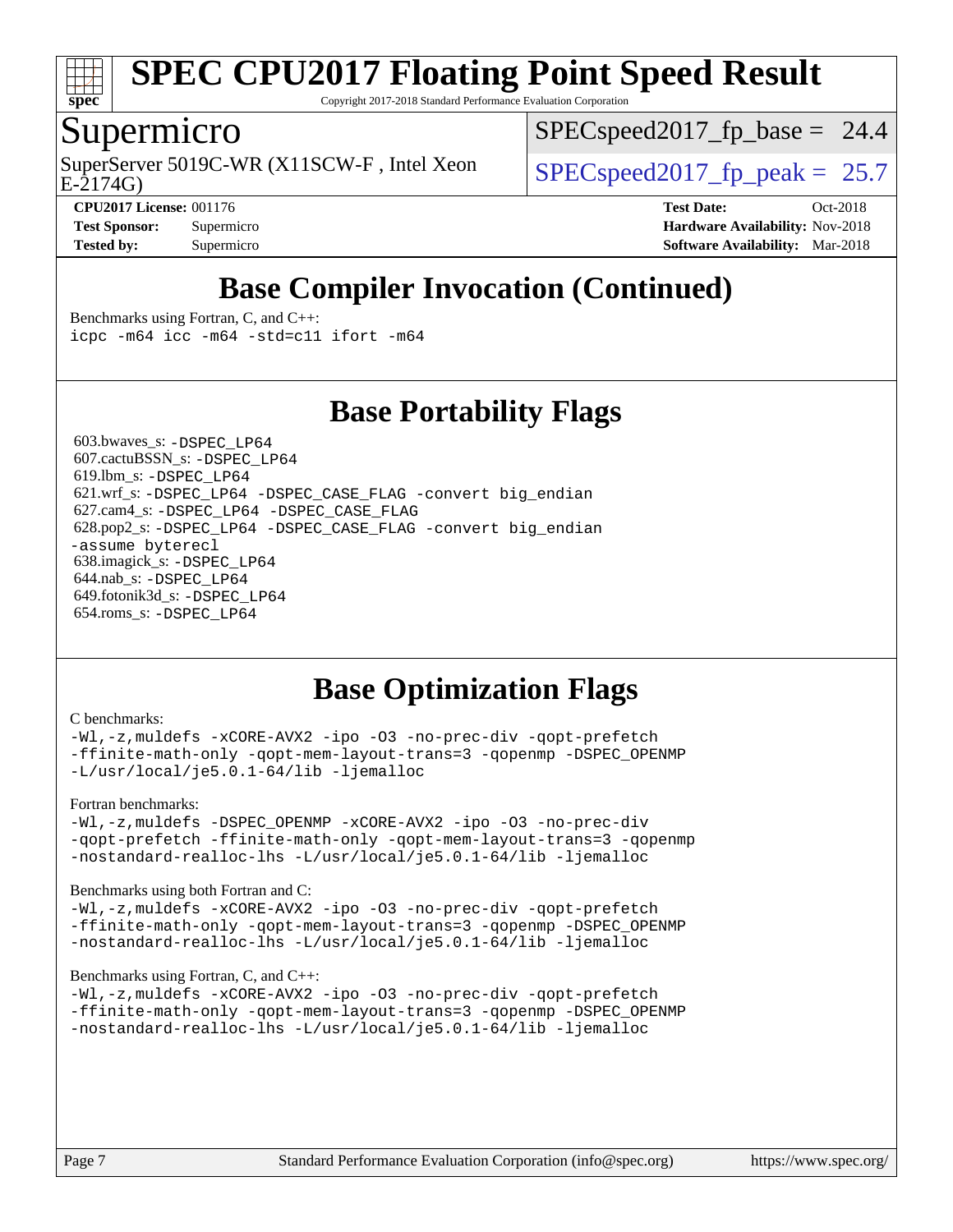

Copyright 2017-2018 Standard Performance Evaluation Corporation

### Supermicro

E-2174G) SuperServer 5019C-WR (X11SCW-F, Intel Xeon  $\big|$  [SPECspeed2017\\_fp\\_peak =](http://www.spec.org/auto/cpu2017/Docs/result-fields.html#SPECspeed2017fppeak) 25.7

 $SPECspeed2017<sub>fp</sub> base = 24.4$ 

**[CPU2017 License:](http://www.spec.org/auto/cpu2017/Docs/result-fields.html#CPU2017License)** 001176 **[Test Date:](http://www.spec.org/auto/cpu2017/Docs/result-fields.html#TestDate)** Oct-2018 **[Test Sponsor:](http://www.spec.org/auto/cpu2017/Docs/result-fields.html#TestSponsor)** Supermicro **[Hardware Availability:](http://www.spec.org/auto/cpu2017/Docs/result-fields.html#HardwareAvailability)** Nov-2018 **[Tested by:](http://www.spec.org/auto/cpu2017/Docs/result-fields.html#Testedby)** Supermicro **[Software Availability:](http://www.spec.org/auto/cpu2017/Docs/result-fields.html#SoftwareAvailability)** Mar-2018

### **[Peak Compiler Invocation](http://www.spec.org/auto/cpu2017/Docs/result-fields.html#PeakCompilerInvocation)**

[C benchmarks](http://www.spec.org/auto/cpu2017/Docs/result-fields.html#Cbenchmarks): [icc -m64 -std=c11](http://www.spec.org/cpu2017/results/res2018q4/cpu2017-20181112-09641.flags.html#user_CCpeak_intel_icc_64bit_c11_33ee0cdaae7deeeab2a9725423ba97205ce30f63b9926c2519791662299b76a0318f32ddfffdc46587804de3178b4f9328c46fa7c2b0cd779d7a61945c91cd35)

[Fortran benchmarks](http://www.spec.org/auto/cpu2017/Docs/result-fields.html#Fortranbenchmarks): [ifort -m64](http://www.spec.org/cpu2017/results/res2018q4/cpu2017-20181112-09641.flags.html#user_FCpeak_intel_ifort_64bit_24f2bb282fbaeffd6157abe4f878425411749daecae9a33200eee2bee2fe76f3b89351d69a8130dd5949958ce389cf37ff59a95e7a40d588e8d3a57e0c3fd751)

[Benchmarks using both Fortran and C](http://www.spec.org/auto/cpu2017/Docs/result-fields.html#BenchmarksusingbothFortranandC): [ifort -m64](http://www.spec.org/cpu2017/results/res2018q4/cpu2017-20181112-09641.flags.html#user_CC_FCpeak_intel_ifort_64bit_24f2bb282fbaeffd6157abe4f878425411749daecae9a33200eee2bee2fe76f3b89351d69a8130dd5949958ce389cf37ff59a95e7a40d588e8d3a57e0c3fd751) [icc -m64 -std=c11](http://www.spec.org/cpu2017/results/res2018q4/cpu2017-20181112-09641.flags.html#user_CC_FCpeak_intel_icc_64bit_c11_33ee0cdaae7deeeab2a9725423ba97205ce30f63b9926c2519791662299b76a0318f32ddfffdc46587804de3178b4f9328c46fa7c2b0cd779d7a61945c91cd35)

[Benchmarks using Fortran, C, and C++:](http://www.spec.org/auto/cpu2017/Docs/result-fields.html#BenchmarksusingFortranCandCXX) [icpc -m64](http://www.spec.org/cpu2017/results/res2018q4/cpu2017-20181112-09641.flags.html#user_CC_CXX_FCpeak_intel_icpc_64bit_4ecb2543ae3f1412ef961e0650ca070fec7b7afdcd6ed48761b84423119d1bf6bdf5cad15b44d48e7256388bc77273b966e5eb805aefd121eb22e9299b2ec9d9) [icc -m64 -std=c11](http://www.spec.org/cpu2017/results/res2018q4/cpu2017-20181112-09641.flags.html#user_CC_CXX_FCpeak_intel_icc_64bit_c11_33ee0cdaae7deeeab2a9725423ba97205ce30f63b9926c2519791662299b76a0318f32ddfffdc46587804de3178b4f9328c46fa7c2b0cd779d7a61945c91cd35) [ifort -m64](http://www.spec.org/cpu2017/results/res2018q4/cpu2017-20181112-09641.flags.html#user_CC_CXX_FCpeak_intel_ifort_64bit_24f2bb282fbaeffd6157abe4f878425411749daecae9a33200eee2bee2fe76f3b89351d69a8130dd5949958ce389cf37ff59a95e7a40d588e8d3a57e0c3fd751)

### **[Peak Portability Flags](http://www.spec.org/auto/cpu2017/Docs/result-fields.html#PeakPortabilityFlags)**

Same as Base Portability Flags

### **[Peak Optimization Flags](http://www.spec.org/auto/cpu2017/Docs/result-fields.html#PeakOptimizationFlags)**

[C benchmarks](http://www.spec.org/auto/cpu2017/Docs/result-fields.html#Cbenchmarks):

619.lbm\_s: basepeak = yes

```
 638.imagick_s: -xCORE-AVX2 -ipo -O3 -no-prec-div -qopt-prefetch
-ffinite-math-only -qopt-mem-layout-trans=3 -qopenmp
-DSPEC_OPENMP
```
644.nab\_s: Same as 638.imagick\_s

[Fortran benchmarks](http://www.spec.org/auto/cpu2017/Docs/result-fields.html#Fortranbenchmarks):

 $603.bwaves$  s: basepeak = yes

```
 649.fotonik3d_s: -prof-gen(pass 1) -prof-use(pass 2) -DSPEC_SUPPRESS_OPENMP
-DSPEC_OPENMP -O2 -xCORE-AVX2 -qopt-prefetch -ipo -O3
-ffinite-math-only -no-prec-div -qopt-mem-layout-trans=3
-qopenmp -nostandard-realloc-lhs
```

```
 654.roms_s: -DSPEC_OPENMP -xCORE-AVX2 -ipo -O3 -no-prec-div
-qopt-prefetch -ffinite-math-only -qopt-mem-layout-trans=3
-qopenmp -nostandard-realloc-lhs
```
**(Continued on next page)**